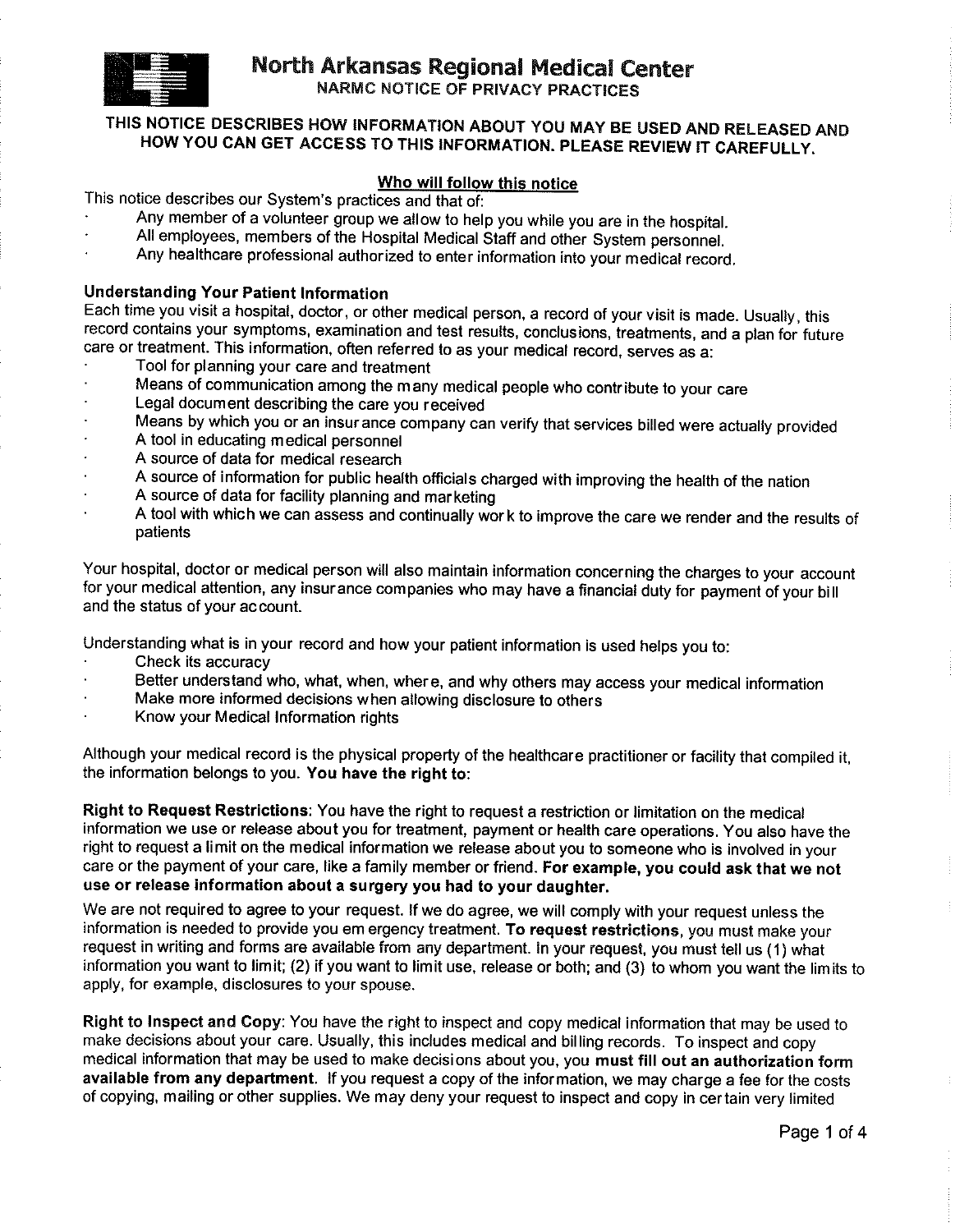circumstances. If you are denied access to medical information, you may request that the denial be reviewed. Another medical professional chosen by the hospital will review your request and the denial. The person conducting the review will not be the person who denied your request. We will comply with the outcome of the review.

Right to Amend: If you feel that medical information we have about you is incorrect or incomplete, you may ask us to amend or change the information. You have the right to request an amendment for as long as the information is kept by the hospital.

To request an amendment, call the Medical Records Department (870) 414-4063 for a form, fill it out and return it to Medical Records or mail it to North Arkansas Regional Medical Center, Attn: Medical Records, 620 North Main, Harrison, Arkansas 72601. We may deny your request for an amendment if it is not in writing or does not include a reason to support the request. In addition, we may deny your request if you ask us to amend information that:

- Was not created by us, unless the person or entity that created the information is no longer available to  $\bullet$  . make the amendment:
- Is not part of the medical information kept by NARMC;  $\bullet$
- Is not part of the information which you would be permitted to inspect and copy; or
- Is accurate and complete.  $\bullet$

Right to an Accounting of Disclosures: You have the right to request an "accounting of disclosures." This is a list of the releases we have made of your medical information. To request this list, call the Medical Records department (870) 414-4063 or stop by and ask for a "Accounting of Disclosures Form". Your request must state a time period which may not be longer than six years and may not include dates before A pril 14, 2003. The first list you request within a twelve (12) month period will be free. For additional lists, we will charge you for the costs of providing the list. We will notify you of the cost before payment so you may withdraw or modify your request.

Right to Request Confidential Communications: You have the right to request that we communicate with you about medical matters in a certain way or at a certain location. For example, you can ask that we only contact you at work. To request confidential communications, you may talk to the admissions department or the department where you are receiving your care. We will not ask you the reason for your request. We will accommodate all reasonable requests. Your request must specify how or where you wish to be contacted.

Right to a Paper Copy of this Notice: You have the right to a paper copy of this notice. You may ask us to give you a copy of this notice at any time. You may obtain a copy of this notice on our website, www.narmc.com or at the Admissions Department.

#### **Our Responsibilities**

This organization is required to:

- Maintain the privacy of your medical information
- Provide you with a Notice of Privacy Practices  $\bullet$
- Abide by the terms of the Notice of Privacy Practices currently in effect  $\bullet$
- Notify you if we are unable to agree to a requested restriction  $\bullet$
- Accommodate reasonable requests you may have to communicate medical information by alternative  $\bullet$ means or at alternative locations

We reserve the right to change our practices and to make the new provisions effective for all protected medical information we keep. If revised, copies of the revised "Notice of Privacy Policies" will be available via our web site www.narmc.com or by contacting either the NARMC's Admissions Department or Privacy Officer.

We will not use or release your medical information without your written authorization, except as described in this notice. If you provide us with permission to use or release medical information about you, you may revoke the permission, in writing, at any time and we will no longer use or release medical information about you for the reasons covered by your written authorization. You understand that we are unable to take back any releases we have already made with your permission and that we are required to retain our records of the care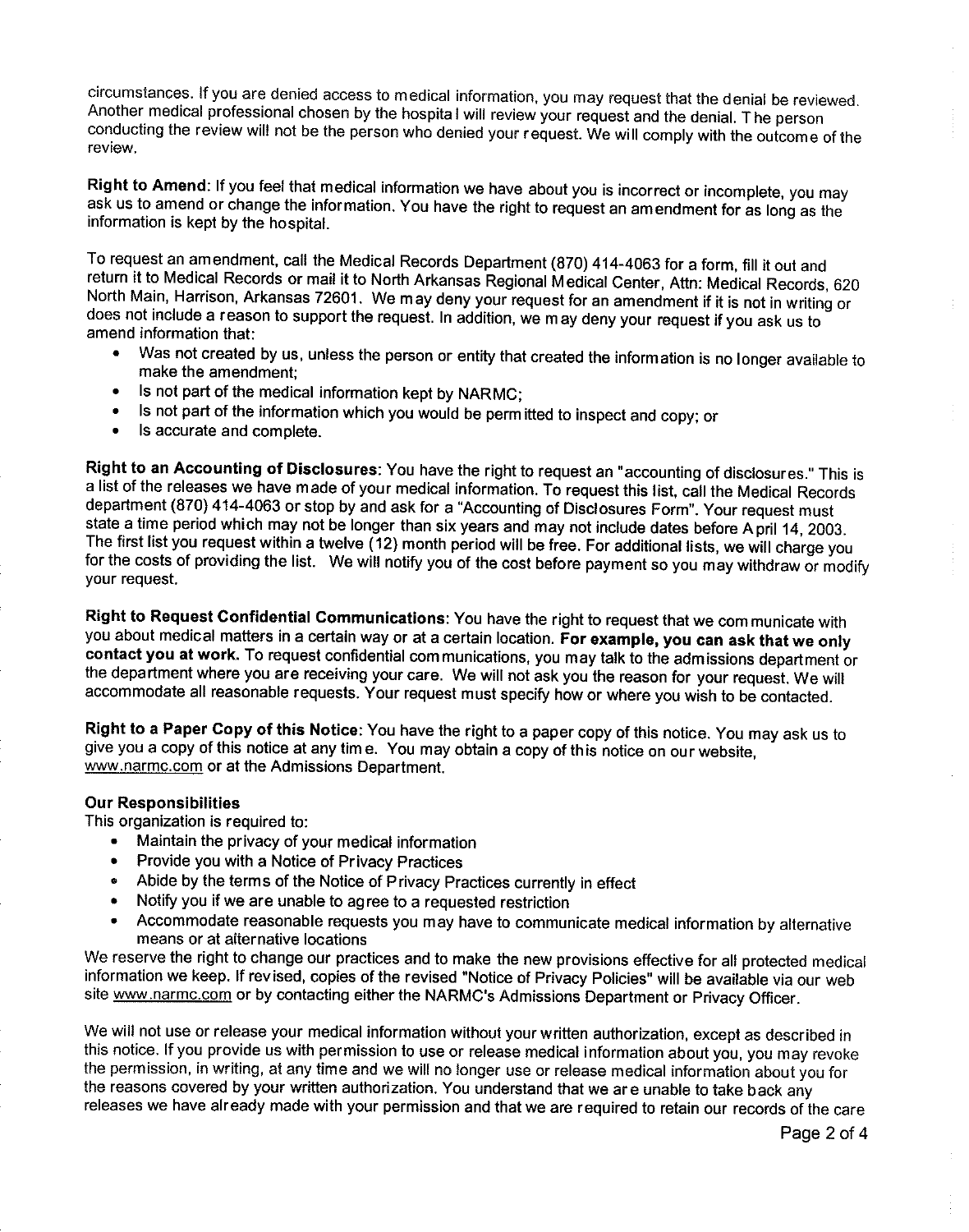### that we provided to you.

## **How We May Release Medical Information About You**

**Treatment Purposes:** We may use medical information about you to provide you with medical treatment or services. *For example:* Information obtained by a nurse, doctor, or other member of your healthcare team will be recorded in your medical record and used to determine the course of treatment that should work best for you. Medical information from your medical record will be released to your physician's office for payment and follow up care.

**Payment Purposes:** We may use and release medical information about you so that the treatment and services you receive at the NARMC may be billed to an insurance company or a third party and payment may be collected from you. *For example:* A bill will be sent to you or your insurance company.

**Health Care Operations:** We may use and release medical information about you for hospital operations. These uses and releases are necessary to run the hospital and make sure that all of our patients receive quality care. *For example:* Members of the quality improvement team may use information in your medical record for quality improvement purposes.

**Health Information Exchange:** We may make your protected health information available electronically through an electronic health information exchange to other health care providers and health plans that request your information for their treatment and payment purposes. Participation in an electronic health information exchange also lets us see their information about you for our treatment and payment purposes.

**Business Associates**: There are some services provided in our organization through contract with outside companies called business associates. *Examples* include but are not limited to doctor services in the emergency department, anesthesia, radiology and certain laboratory tests. We may release your medical information to our business associate so that they can perform their job and bill you or your insurance company for services. These business associates are required to safeguard your information.

**Appointment Reminders:** We may use and release medical information to contact you as a reminder that your have an appointment for treatment or medical care.

**Treatment Alternatives:** We may use and release medical information to tell you about or recommend possible alternative treatment options or alternatives that may be of interest to you.

**Health Related Benefits and Services:** We may use and release medical information to tell you about healthrelated benefits or services that may be of interest to you. *For example:* Medical equipment or supplies.

**Directory:** Unless you notify us that you object, we will use your name, location in the facility, general condition, and religious affiliation for directory purposes while you are a patient at the hospital. This information may be provided to members of the clergy and, except for religious affiliation, to other people who ask for you by name at our information desk.

**Notification:** We may use or release information to notify or assist in notifying a family member, personal representative, or another person responsible for your care of your location and general condition.

**Communication with Family:** Health professionals, using their best judgment, may release to a family member or any other person you identify, medical information relevant to that person's involvement in your care or payment related to your care.

**Fund Raising:** We may contact you as part of a fund-raising effort for the hospital or an organization related to the hospital. We will only release contact information, such as your name, address and phone number and the dates you received treatment or services at the hospital. If you do not want the hospital to contact you for fundraising efforts, you must notify North Arkansas Regional Medical Center in writing at Attn: Foundation 620 North Main, Harrison, Arkansas 72601.

**Research:** We may release information to researchers when their research has been approved by an institutional review board and privacy protocols have been established.

**As Required By Law:** We will release medical information about you when required to do so by federal, state or local law. Page 3 of 4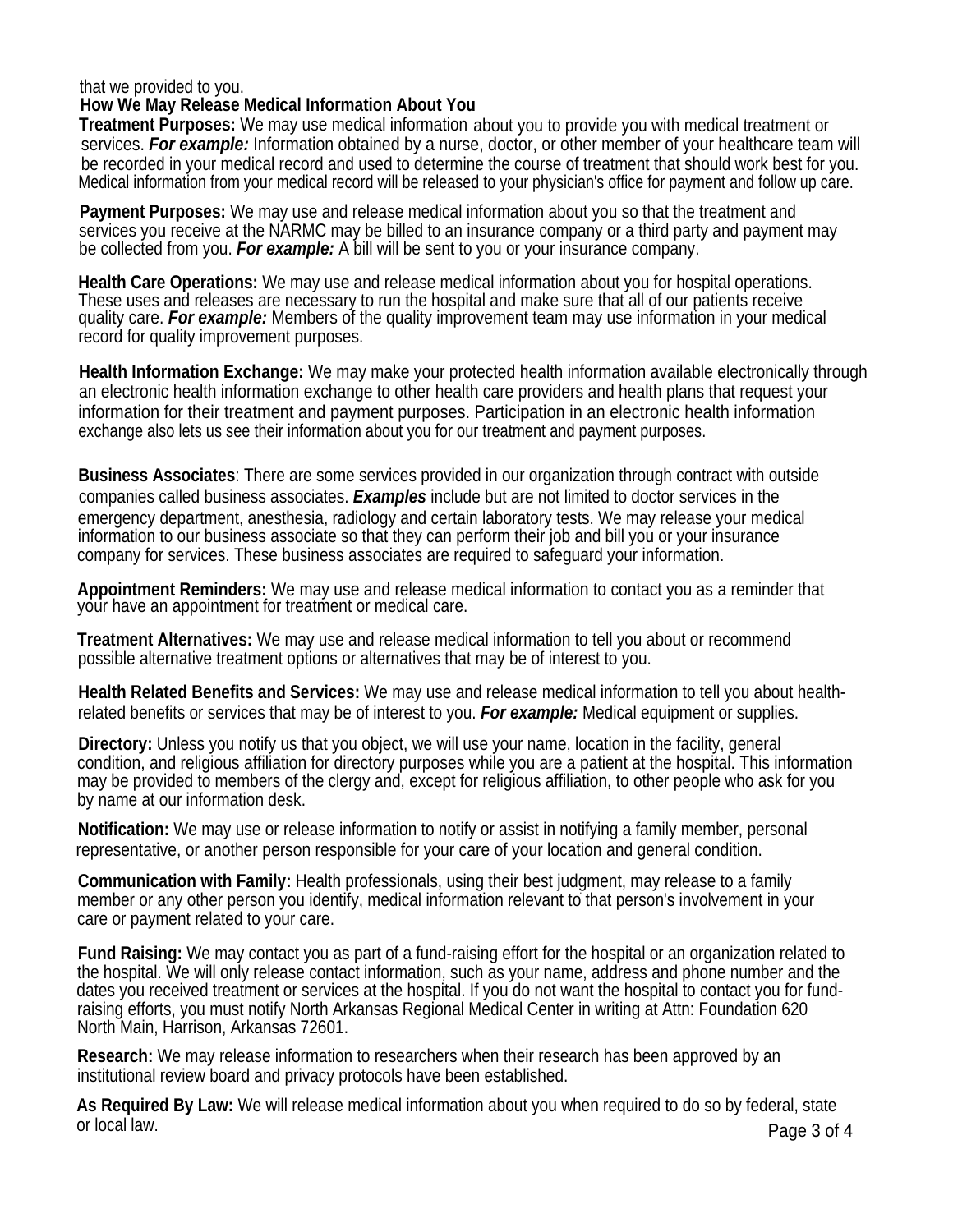To Avert a Serious Threat to Health or Safety: We may use and release medial information about you when necessary to prevent a serious threat to your health or safety or the health or safety of the public or another person.

Coroners, Medical Examiners, and Funeral directors: We may release medical information to coroners, medical examiners or funeral directors when required by law to allow these individuals to carry out their duties.

Organ Procurement Organizations: When required by law, we may release medical information to organ procurement organizations for the purpose of tissue donation and transplant.

Food and Drug Administration (FDA): We may release to the FDA medical information related to accidental events relating to food, supplements, product and product defects, or to allow product recalls, repairs, or replacement.

Workers Compensation: We may release medical information to the limit allowed by law to workers compensation or other similar programs required by law.

Public Health: As required by law, we may release your medical information to public health or legal authorities charged with preventing or controlling disease, injury, or disability.

Registry: As required by law, we may release your medical information to state and national registries. For example: If you are diagnosed with cancer we will send your medical information to the Arkansas Central Cancer Registry.

Correctional Institution: Should you be an inmate of a correctional institution, we may release to the institution or law officers medical information necessary for your health and the health and safety of other individuals.

Law Enforcement: We may release medical information for law enforcement purposes as required by law or in response to a valid subpoena.

Military and Veterans: If you are or have been a member of the armed forces, we may release medical information about you as required by military authorities.

Health Oversight Activities: We may release medical information to a health oversight agency for activities authorized by law, including, for example, hospital audits, investigations, inspections and licensure.

Lawsuits and Disputes: If you are involved in a lawsuit or dispute, we may release medical information about you in response to a court or administrative order. We may also release medical information about you in response to a subpoena, discovery request, or other lawful process by someone else involved in the dispute, but only if efforts have been made to tell you about the request or to obtain an order protecting the information requested.

National Security and Intelligence Activities: We may release medical information about you to authorized federal officials for intelligence, counterintelligence, and other national security activities authorized by law.

Protective Services for the President and Others: We may release medical information about you to authorized federal officials so they may provide protection to the President, other authorized persons or foreign heads of state or to conduct special investigations.

#### For More Information or to Report a Problem

If you have questions and would lik e additional information, you may contact the Privacy Officer at (870) 414-4052. If you believe your privacy rights have been violated, you can file a complaint on the NARMC Patient Hotline by calling (870) 365-2020 or by submitting in writing your complaint to the U.S. Department of Health and Human Services. You will not be penalized and no a dverse actions will be taken against you for filing a